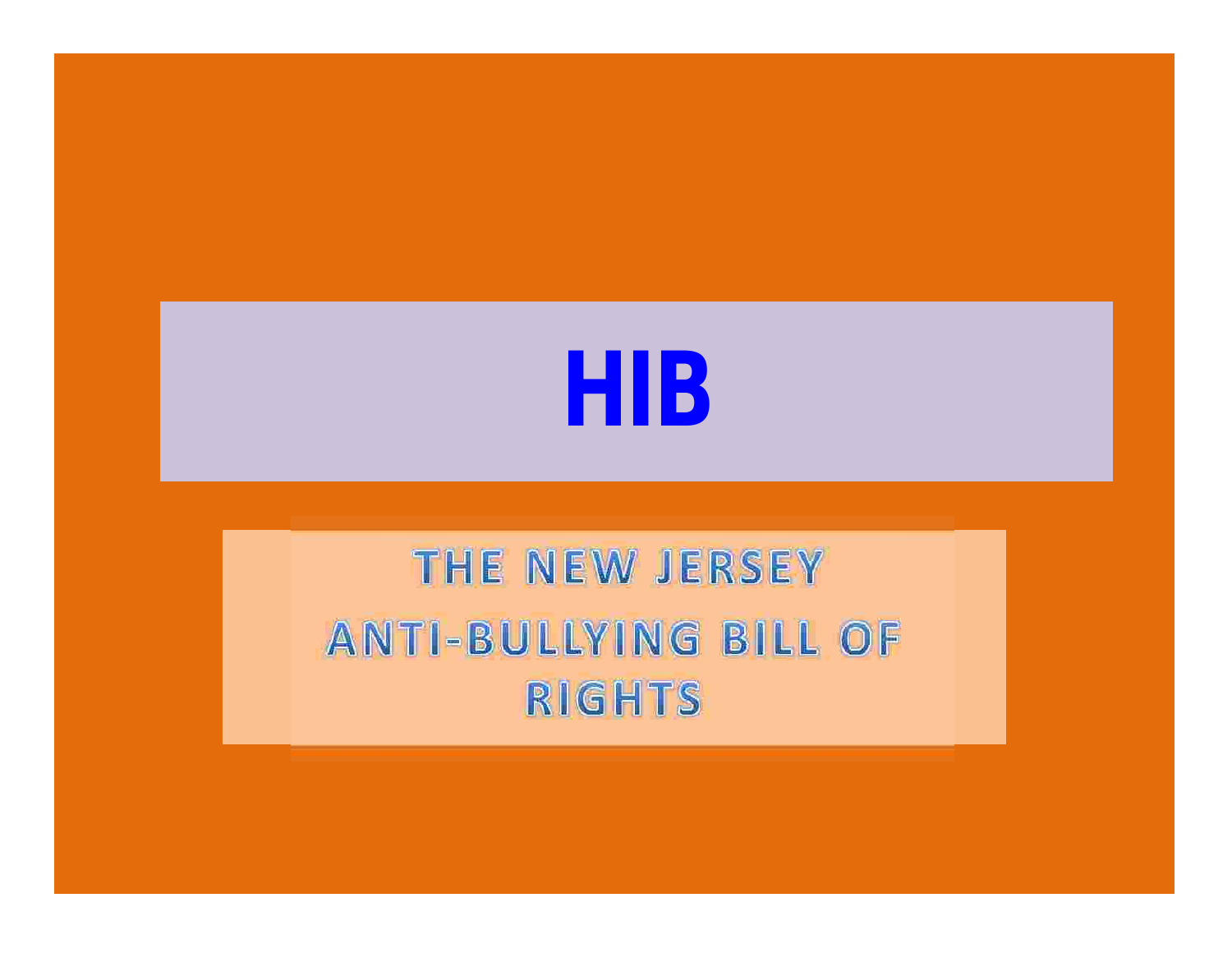# OUR GOALS THIS EVENING

INFORM EDUCATE REASSURE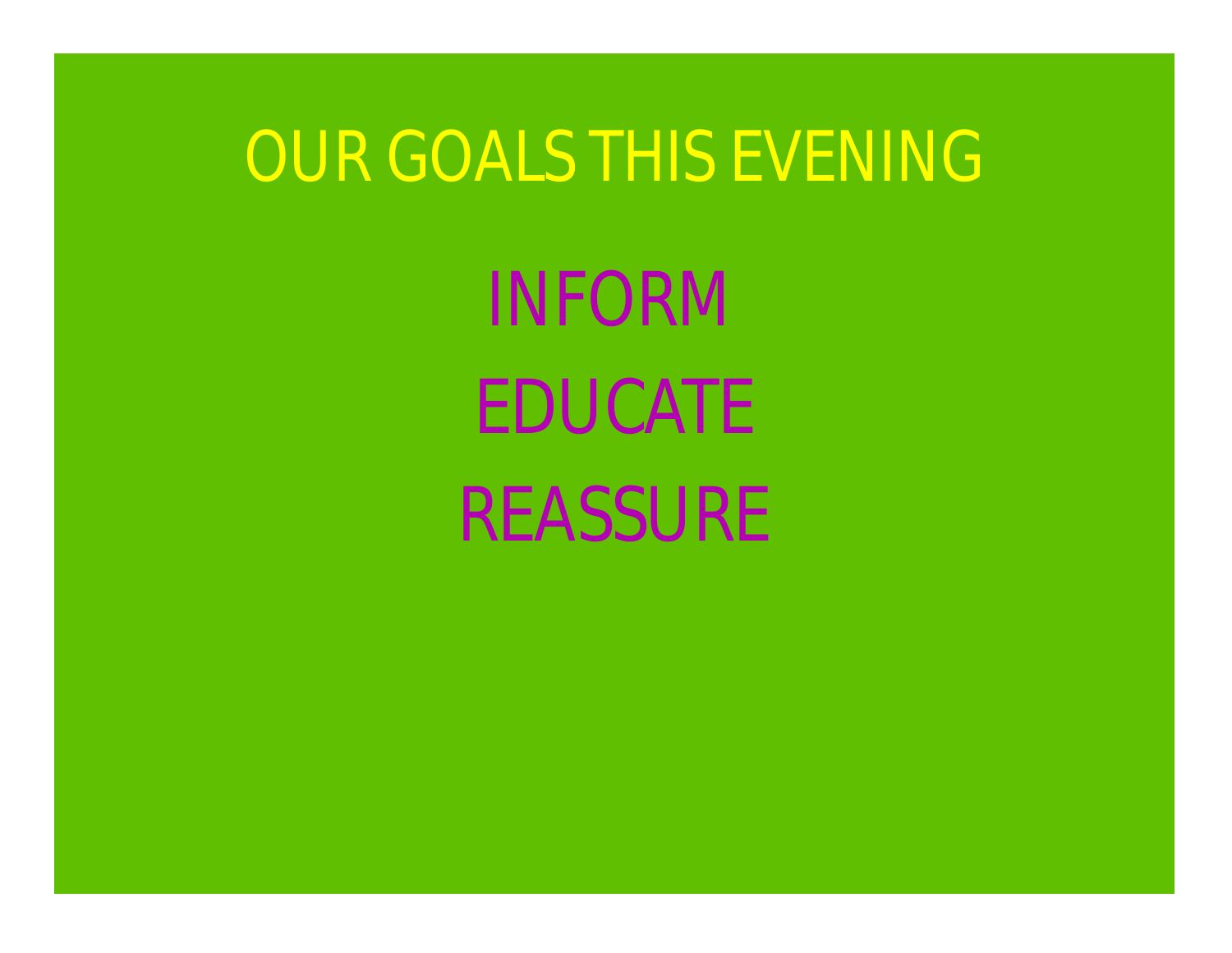#### • "YOUR (NEW JERSEY'S) ANTI-BULLYING LAW … IS A BEAST"

SAMEER HINDUJA- PH.D CO-DIRECTOR CYBERBULLYING RESEARCH CENTER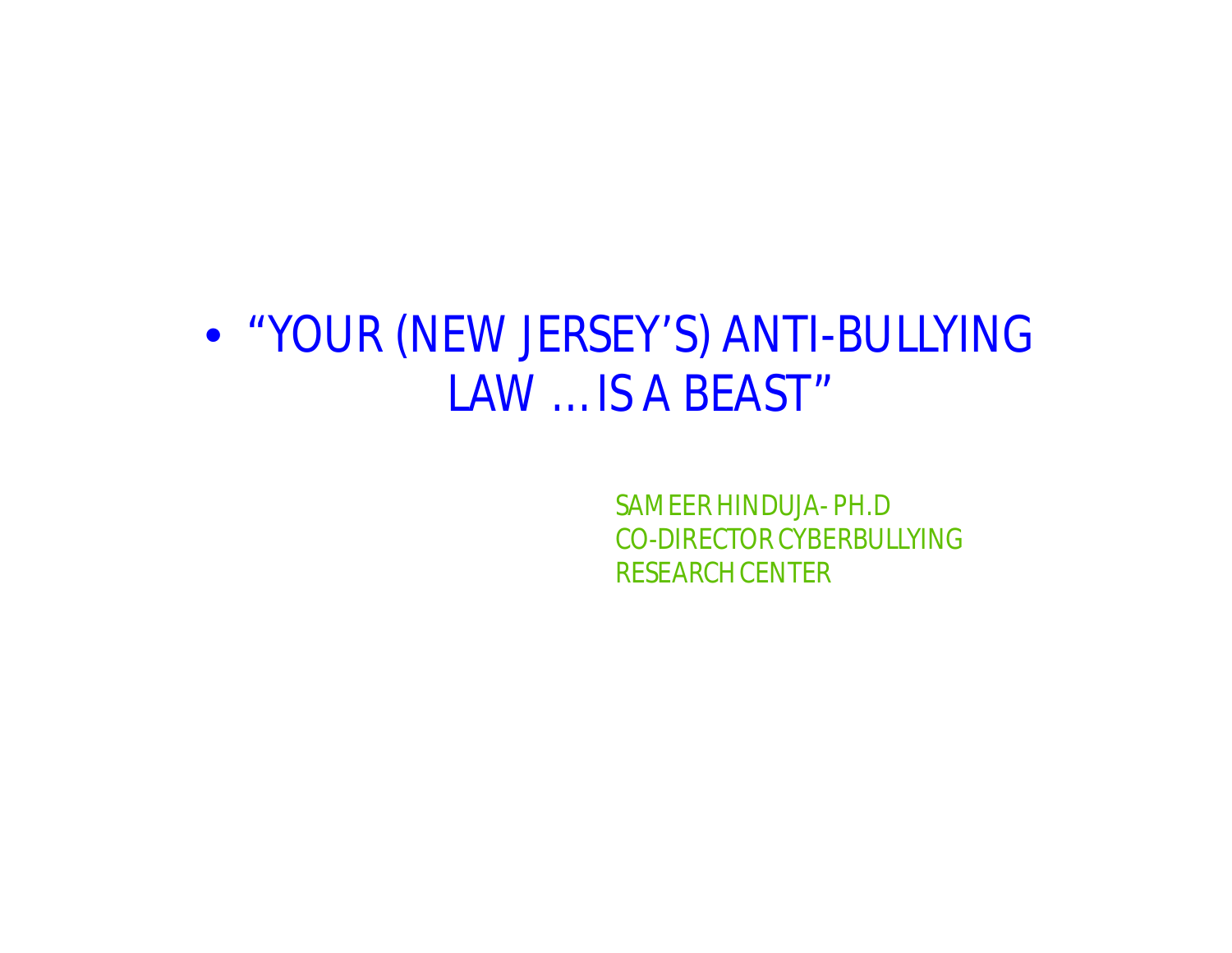# WHAT IS HIB?

- **HARASSMENT**  $\bullet$
- **INTIMIDATION**  $\bullet$
- · BULLYING

#### THE NEW JERSEY ANTI BULLYING BILL OF **RIGHTS IS CONSIDERED TO BE THE MOST RESTRICTIVE LEGISLATION OF THIS TYPE IN THE UNITED STATES**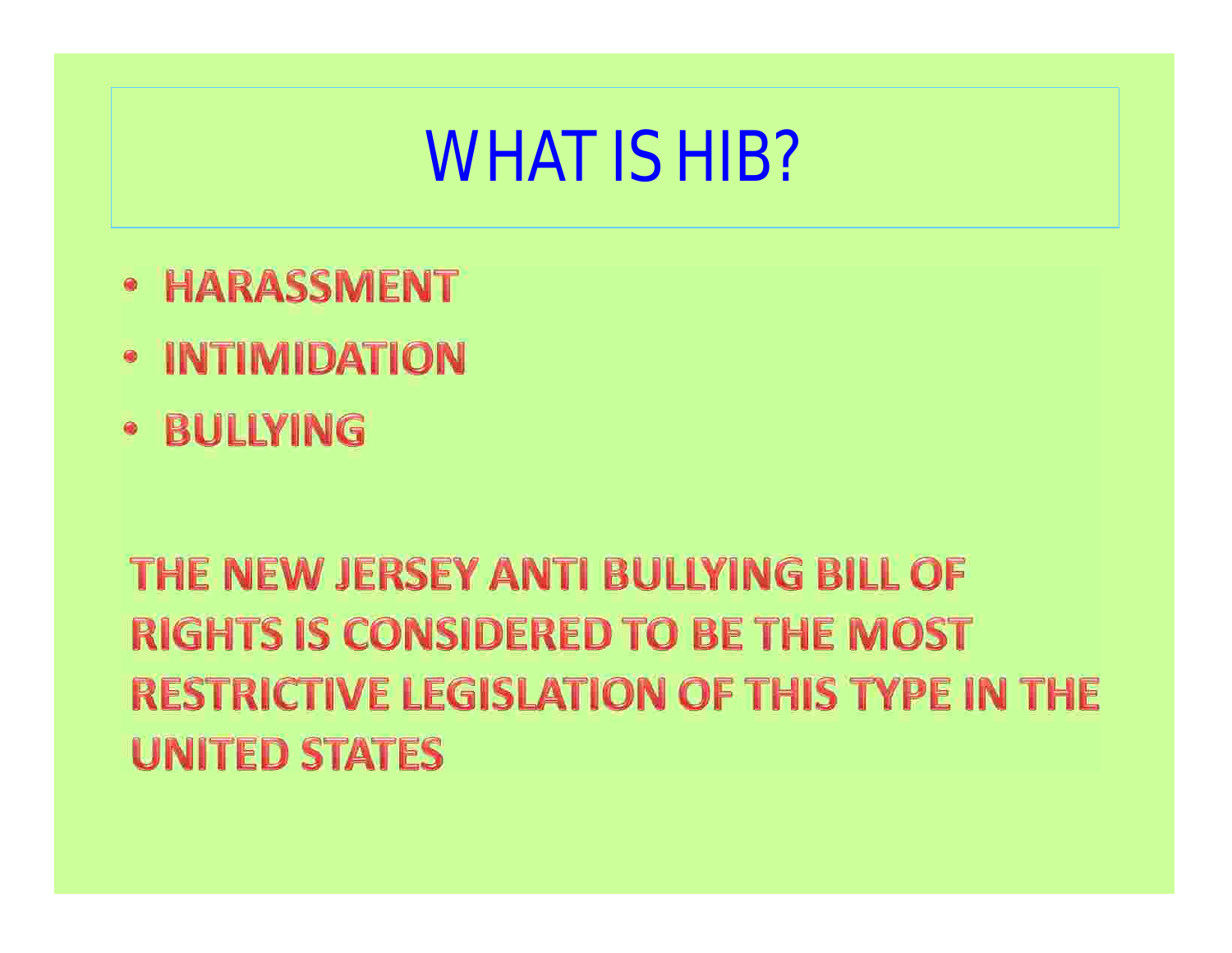# **HOW DO WE KNOW???**

#### **IS IT ...**

#### IDLE TEASING? A CONFLICT?

BULLYING?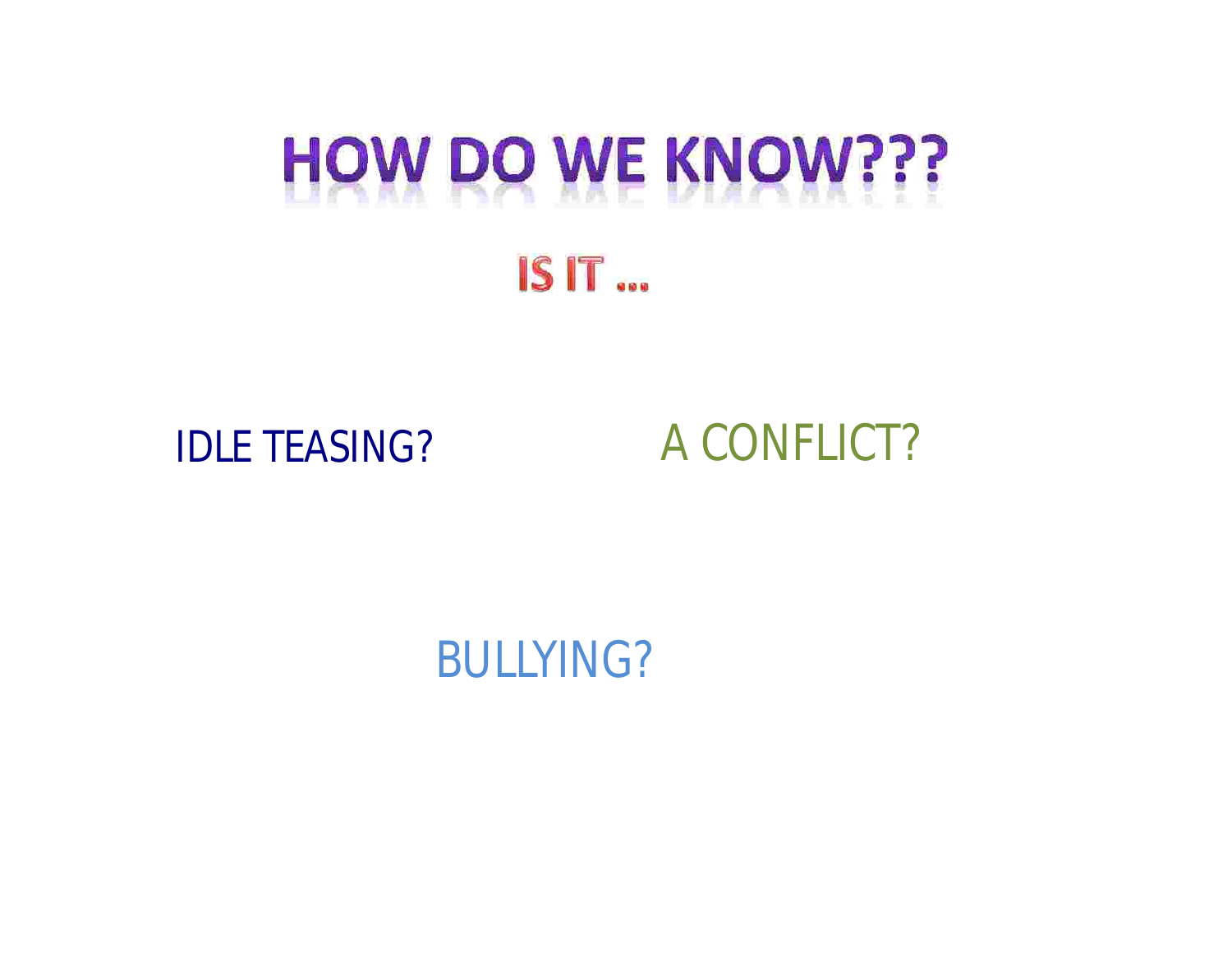## **FACTORS WE MUST CONSIDER**

| <b>AGE/DEVELOPMEN</b><br><b>TAL STAGE</b>                                           | <b>BALANCE OF</b><br><b>POWER</b>                                                     | <b>INTENT</b>                                                                   |
|-------------------------------------------------------------------------------------|---------------------------------------------------------------------------------------|---------------------------------------------------------------------------------|
| <b>UNDERSTANDING</b><br>OF APPRPOPRIATE<br><b>BEHAVIORS/CONSE</b><br><b>QUENCES</b> | <b>ARE BOTH</b><br><b>CHILDREN</b><br><b>PARTICIAPTING IN</b><br><b>THE BEHAVIOR?</b> | <b>WHAT IS THE</b><br><b>MOTIVATION</b><br><b>BEHIND THE</b><br><b>ACTIONS?</b> |
| <b>COPING SKILLS</b>                                                                | <b>IS ONE CHILD</b><br><b>OVERPOWERING</b><br>THE OTHER?                              |                                                                                 |
|                                                                                     |                                                                                       |                                                                                 |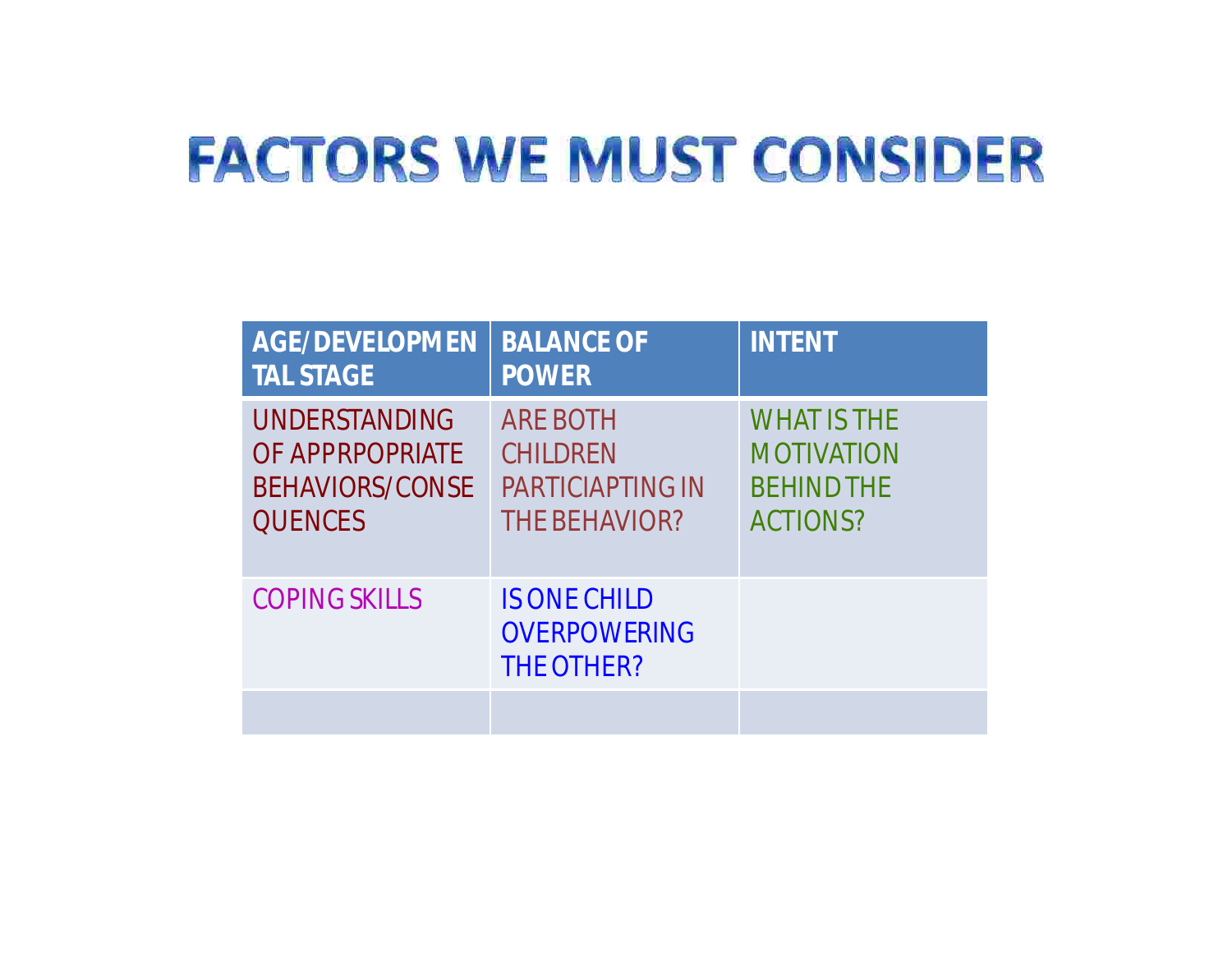**SUBSTITUTE WORDS** MISTREAT HARM EMBARRASS HUMILIATE WEAKEN

**BECOME DESENSITIZED TO** IT IS ALL OF OUR RESPONSIBILITY TO ENSURE THAT OUR CHILDREN DO NOT BULLYING BEHAVIORS – WHETHER IN PERSON OR ELECTRONICALLY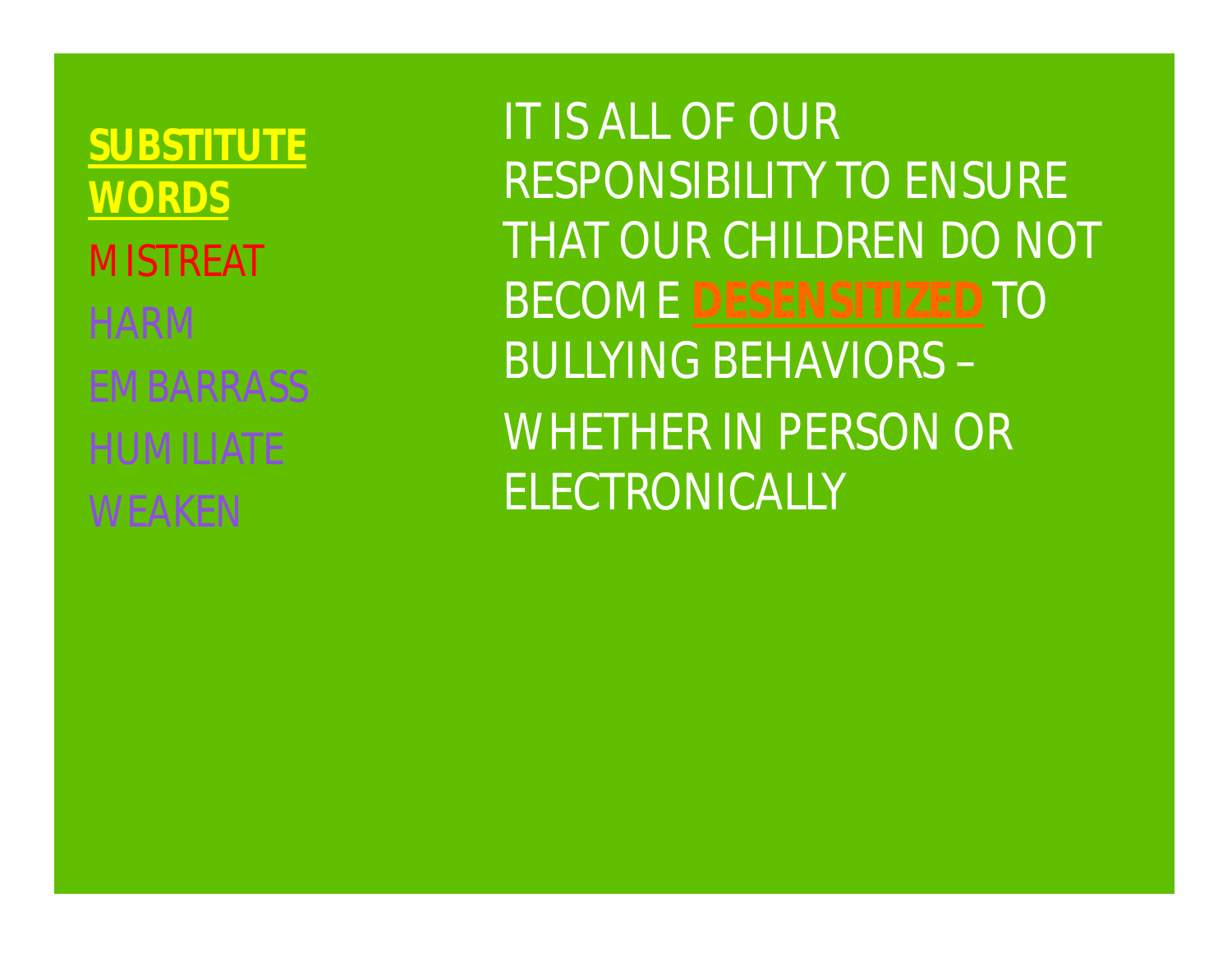## WHAT DOES IT MEAN TO YOU ... AND YOUR CHILD?

- REPORTS OF "POSSIBLE" BULLYING MUST BE WRITTEN UP AND INVESTIGATED
- A FILE MUST BE OPENED ON EACH CASE THAT GOES TO THIS LEVEL
- A FIRM TIME LINE MUST BE FOLLOWED IF IT IS DECIDED THAT A CASE NEEDS TO BE "INVESTIGATED.'
- A MONTHLY REPORT MUST BE SUBMITTED TO THE BOE OF ALL INCIDENTS, AND THE OUTCOMES
- TWICE PER YEAR A REPORT MUST BE MADE TO THE NJDOE ABOUT THE INSTANCES OF REPORTED BULLYING
- EACH SCHOOL DISTRICT WILL RECEIVE A "BULLYING REPORT CARD" ANNUALLY THAT MUST BE POSTED ON THE SCHOOL'S WEBSITE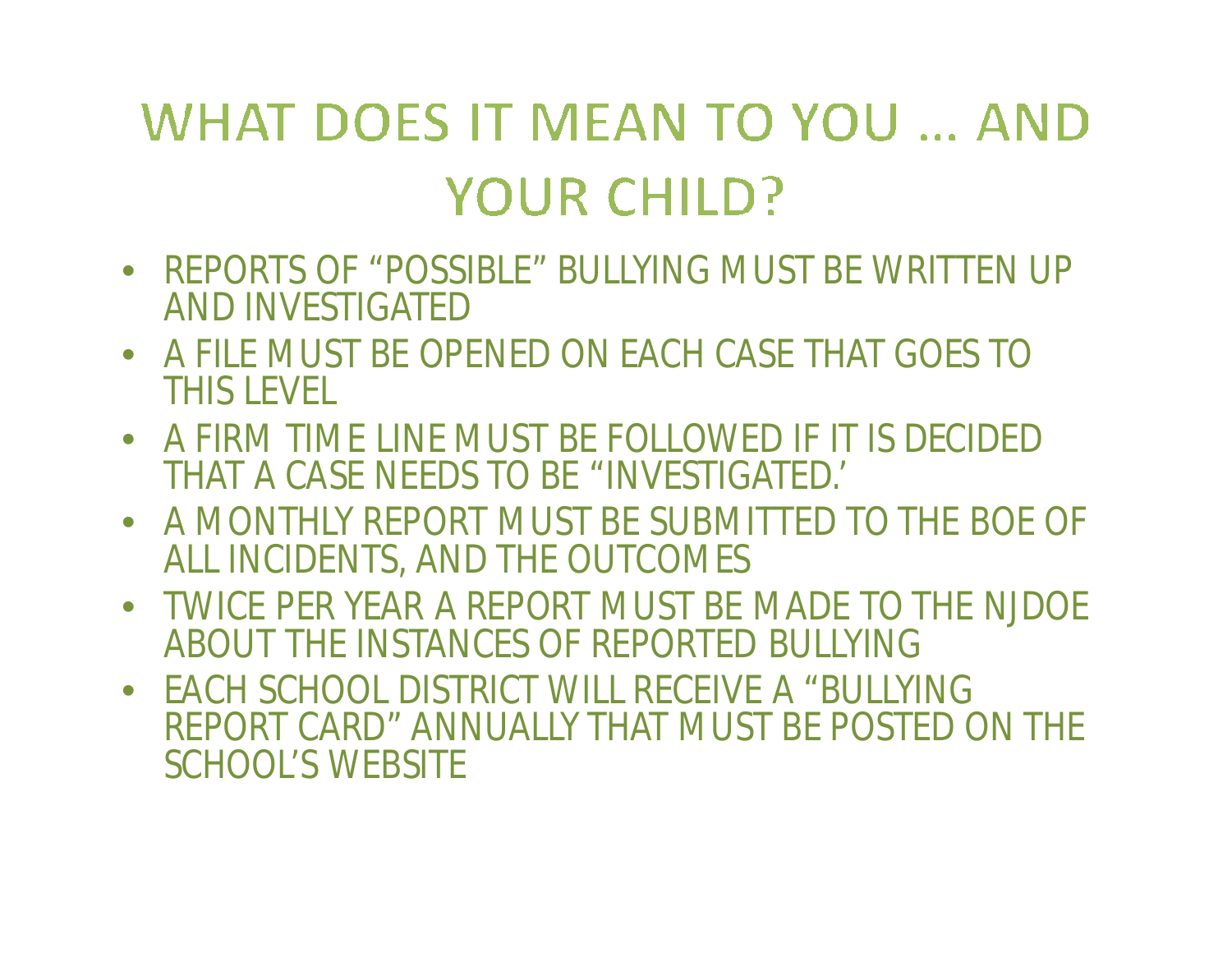#### **THE PROCESS**

- VERBAL REPORT THE SAME DAY INCIDENT IS REPORTED
- WRITTEN REPORT WITHIN ONE DAY
- PARENTS ARE CONTACTED
- $\bullet$  INVESTIGATION OF EVENT COMPLETED IN 10 DAYS – WRITTEN REPORT TO FOLLOW
- REMEDIATION/CONSEQUENCES APPLIED
- REPORT OF ALL INCIDENTS TO BOE FOR THAT **MONTH**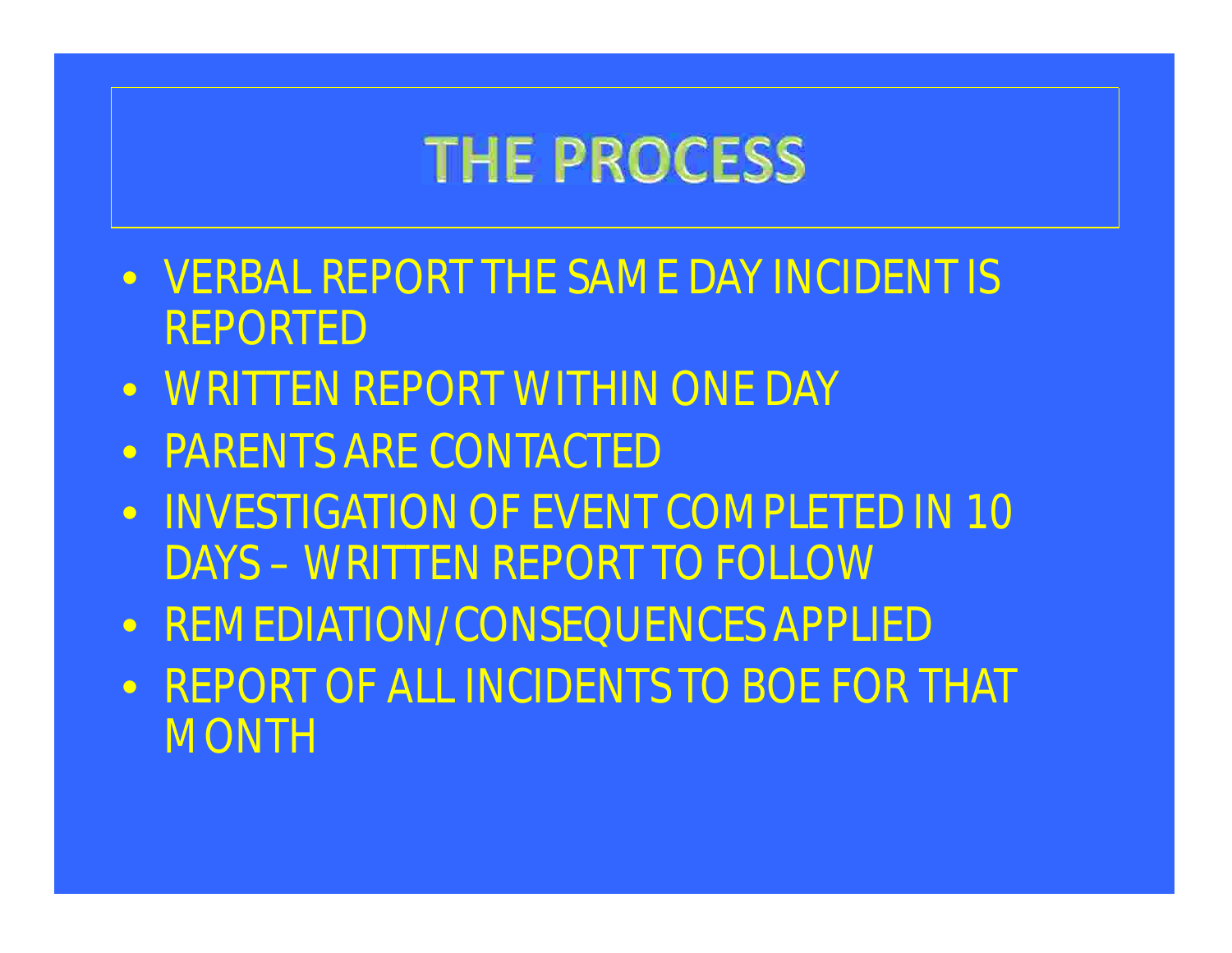# **WHAT DOES THIS LAW MEAN?**

**THE IDEA THE REALITY** INTENT

- TO MAKE CERTAIN ALL CHILDREN FEEL SAFE WHEN THEY ARRIVE TO SCHOOL EACH DAY
- TO CHANGE THE CULTURE WHERE PEOPLE BELIEVE THEY CAN DO WHAT THEY WANT WITHOUT REPECUSSIONS

#### APPLICATION

• PUTTING THIS LAW INTO THE EVERYDAY OPERATIONS OF A CLASSROOM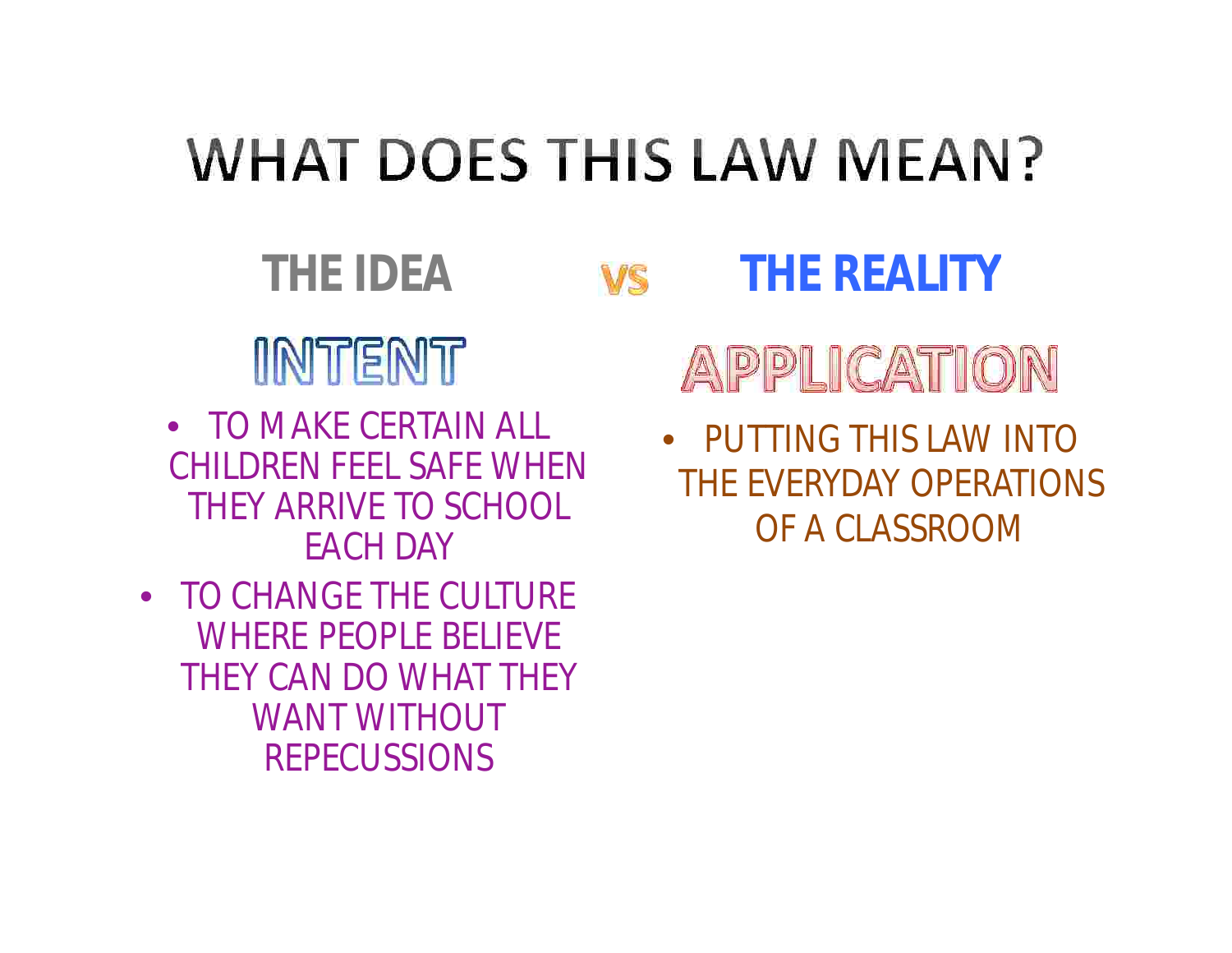# **THE LAW APPLIES**

TO **ALL** SCHOOL AGE CHILDREN ELEMENTARY TO HIGH SCHOOL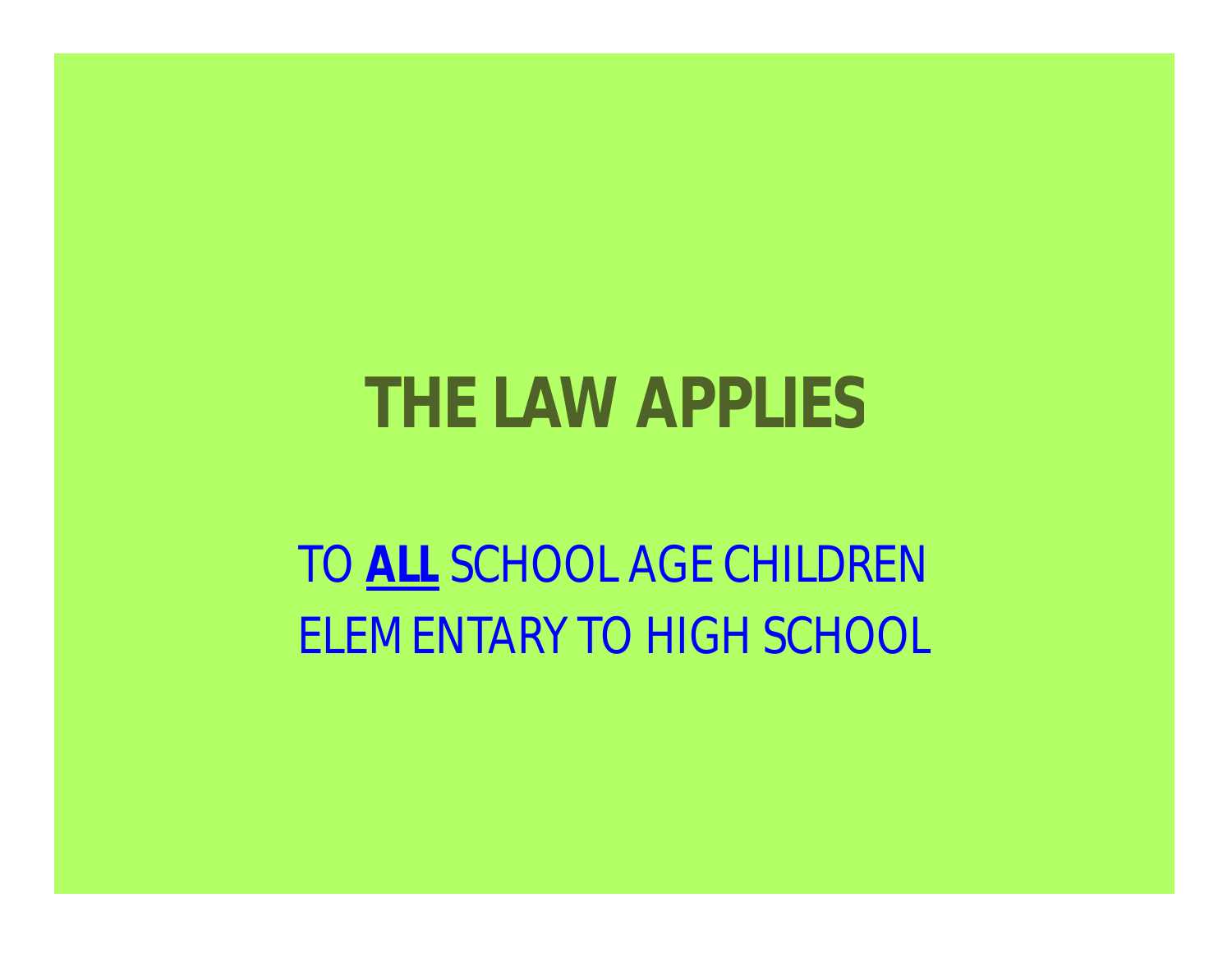# **CHOICES TO BE MADE**

• EMPOWERING • EQUIPING WITH COPING SKILLS • BUILDING RESILIENCY

• VS.

• REPORTING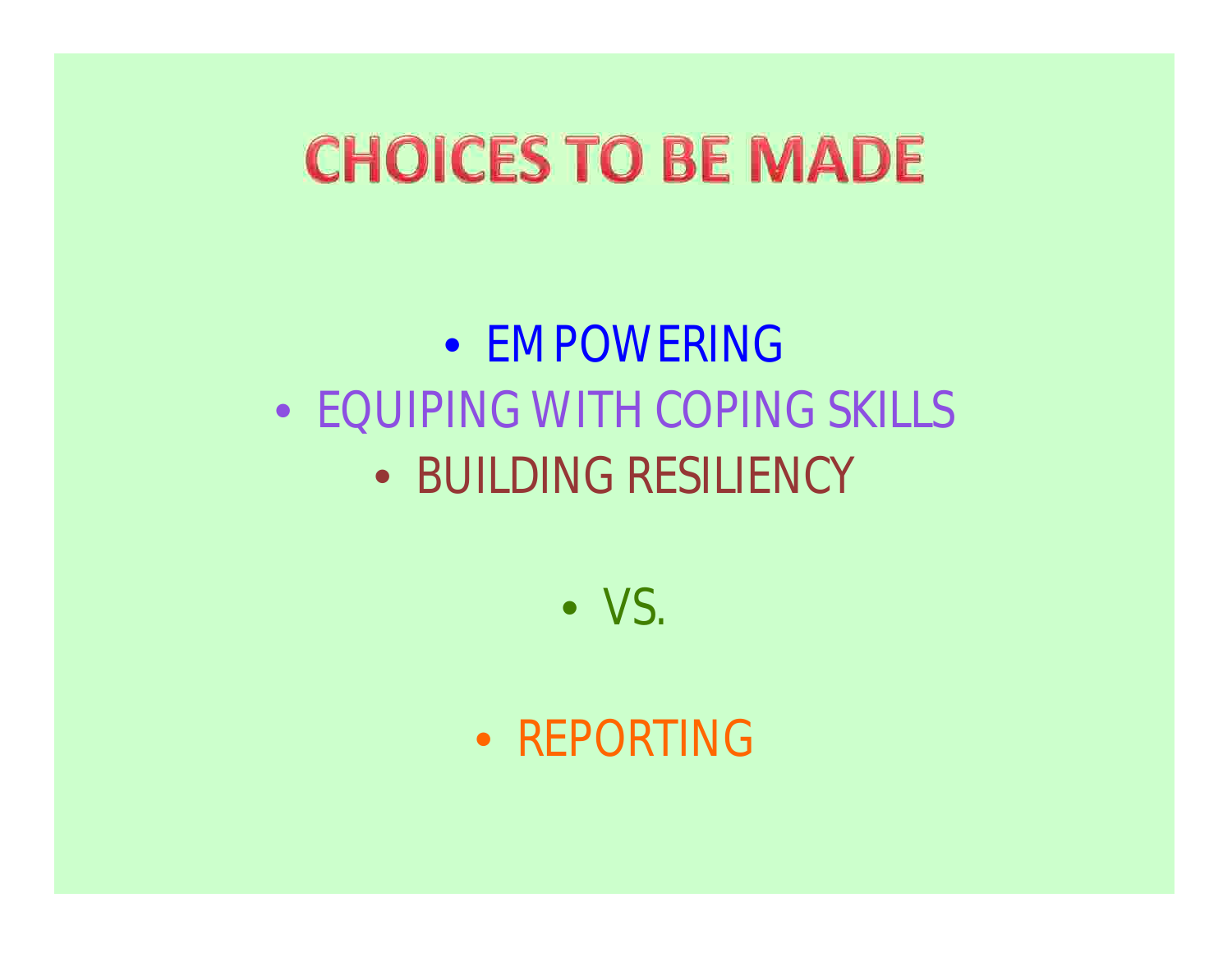## **WHAT WE WILL DO**

- WE WILL ABIDE BY THE LAW WE HAVE NO **CHOICE**
- WE WILL CAREFULLY CONDSIDER EACH INCIDENT REPORTED TO US USING OUR PARAMETERS
- WE DO HAVE A CHOICE ABOUT WHERE WE PLACE OUR EMPHASIS WITH YOUR CHILDREN
- OUR CHOICE IS TO HELP THEM TO GROW, MAKE GOOD DECISIONS, AND TO UNDERSTAND THE CONSEQUENCESOF POOR DECISIONS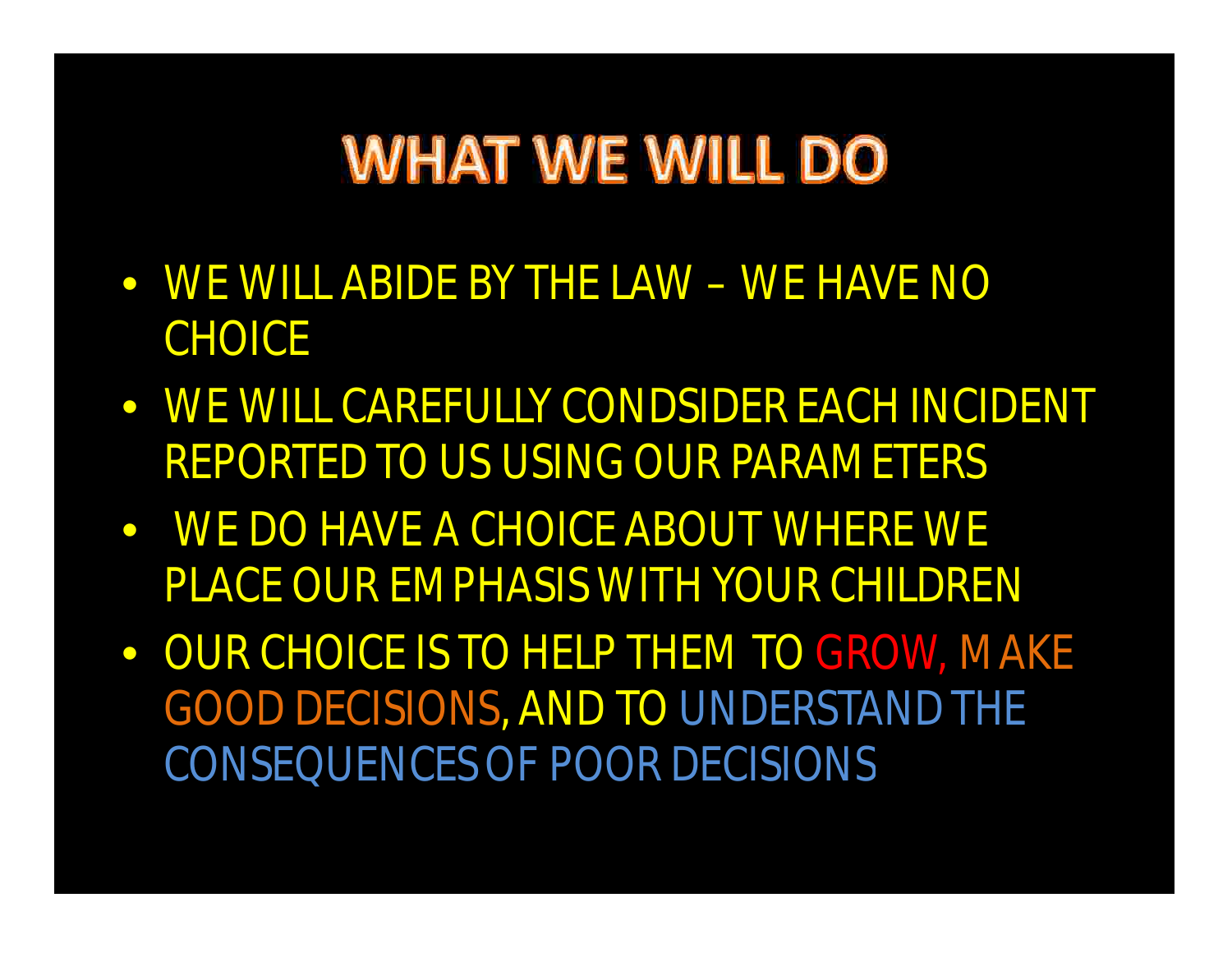## HOW WE WILL WE ACCOMPLISH THIS GOAL

- PROGRAMS IN EVERY GRADE LEVEL K-8
- FOCUS ON TOLERANCE •
- DEVELOPMENT OF SOCIAL/EMOTIONAL COPING SKILLS
- § CREATING A SCHOOL CLIMATE THAT IS COMFORTABLE AND **SAFE**
- RECOGNIZING THE INDIVIDUAL NEEDS OF EACH CHILD
- ADJUSTING THE LAW TO THE AGE OF THE STUDENT AND ACTING ACCORDINGLY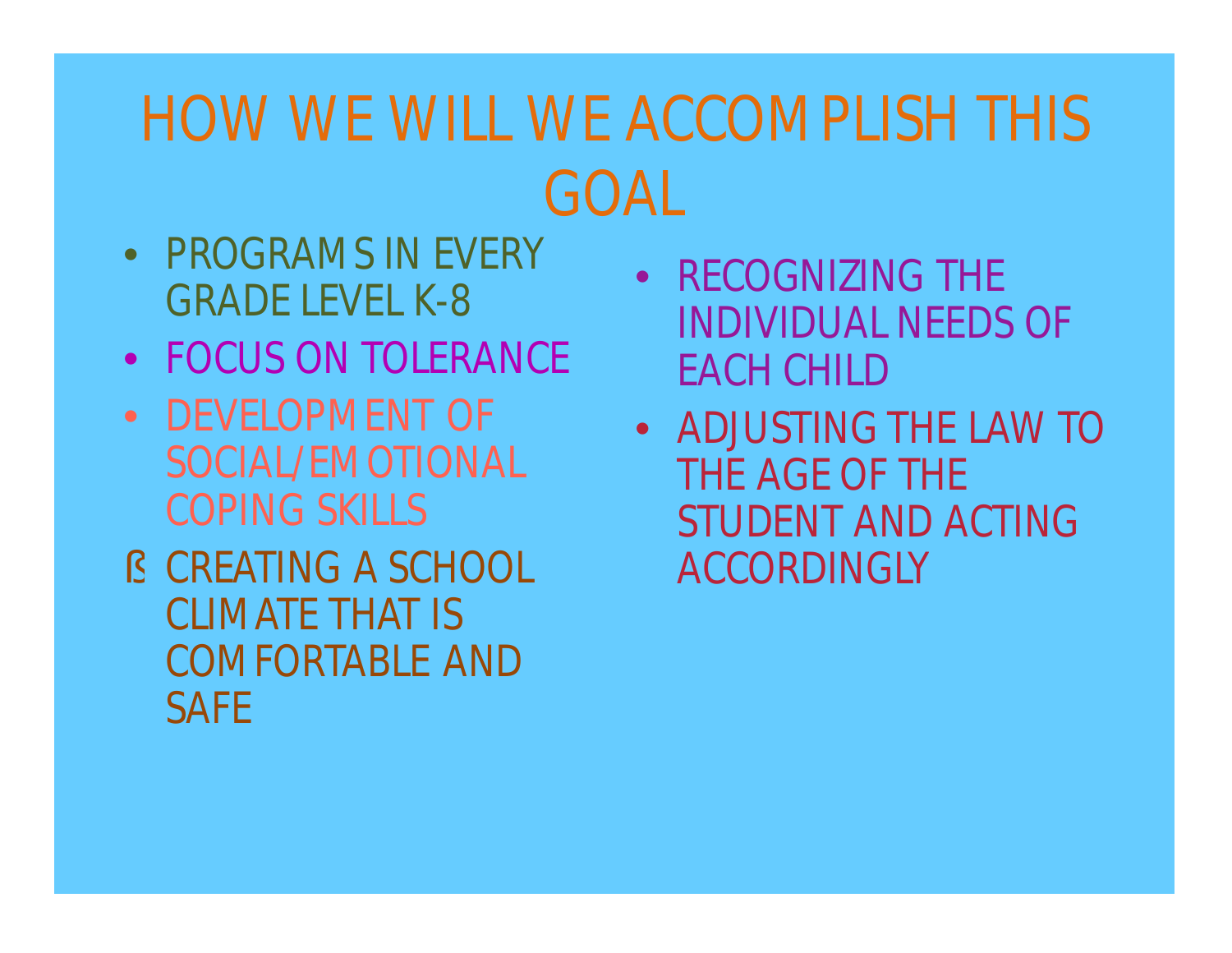#### GR REVEI IPR

**K-2**

**3-4**

- CHARACTER EDUCATION
	- COOPERATION & **COMPROMISE**
	- UNDERSTANDING OUR **FEELINGS**

• USING GOOD WORDS/ACTIONS TO SOLVE PROBLEMS

- HEALTHY RELATIONSHIPS
	- UNDERSTANDING OUR **DIFFERENCES**
	- CONFLICT RESOLUTION
		- BULLYING
		- $\bullet$ EMPOWERMENT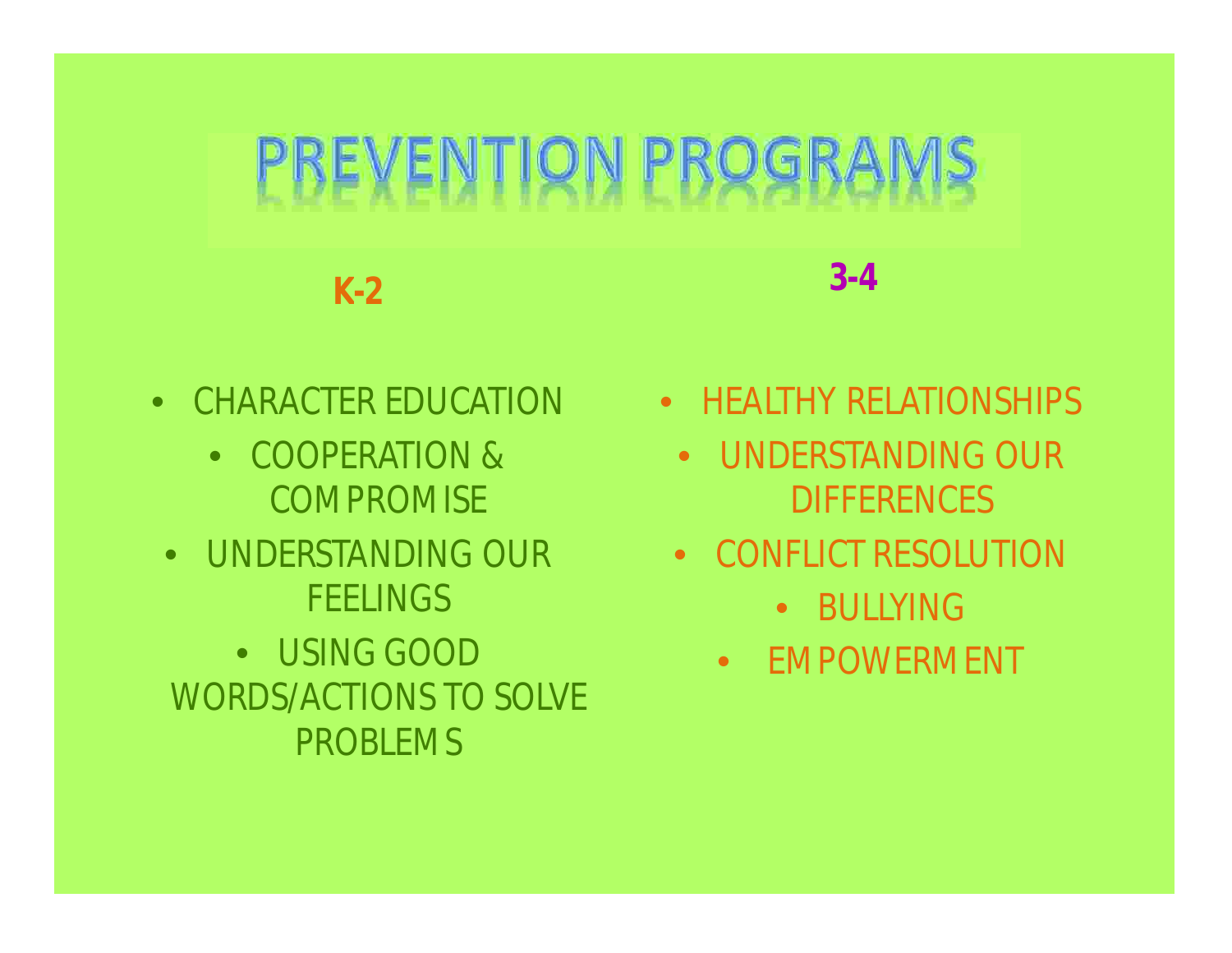#### **PREVENTION PROGRAMS**

#### **GRADES 5-6 GRADES 7-8**

- $\bullet$ WHAT MAKES HEALTHY RELATIONSHIPS
- TOLERANCE & DIVERSITY
	- EMOTIONAL INTELLIGENCE/COPING **SKILLS**
- CONFLICT RESOLUTION
	- $\bullet$ BULLYING: PREVENTION AND REMEDIATION

- CHARACTER EDUCATION
	- "7 HABITS OF HIGHLY EFFECTIVE TEENS"
- "THE 6 MOST IMPORTANT DECISIONS YOU WILL EVER MAKE"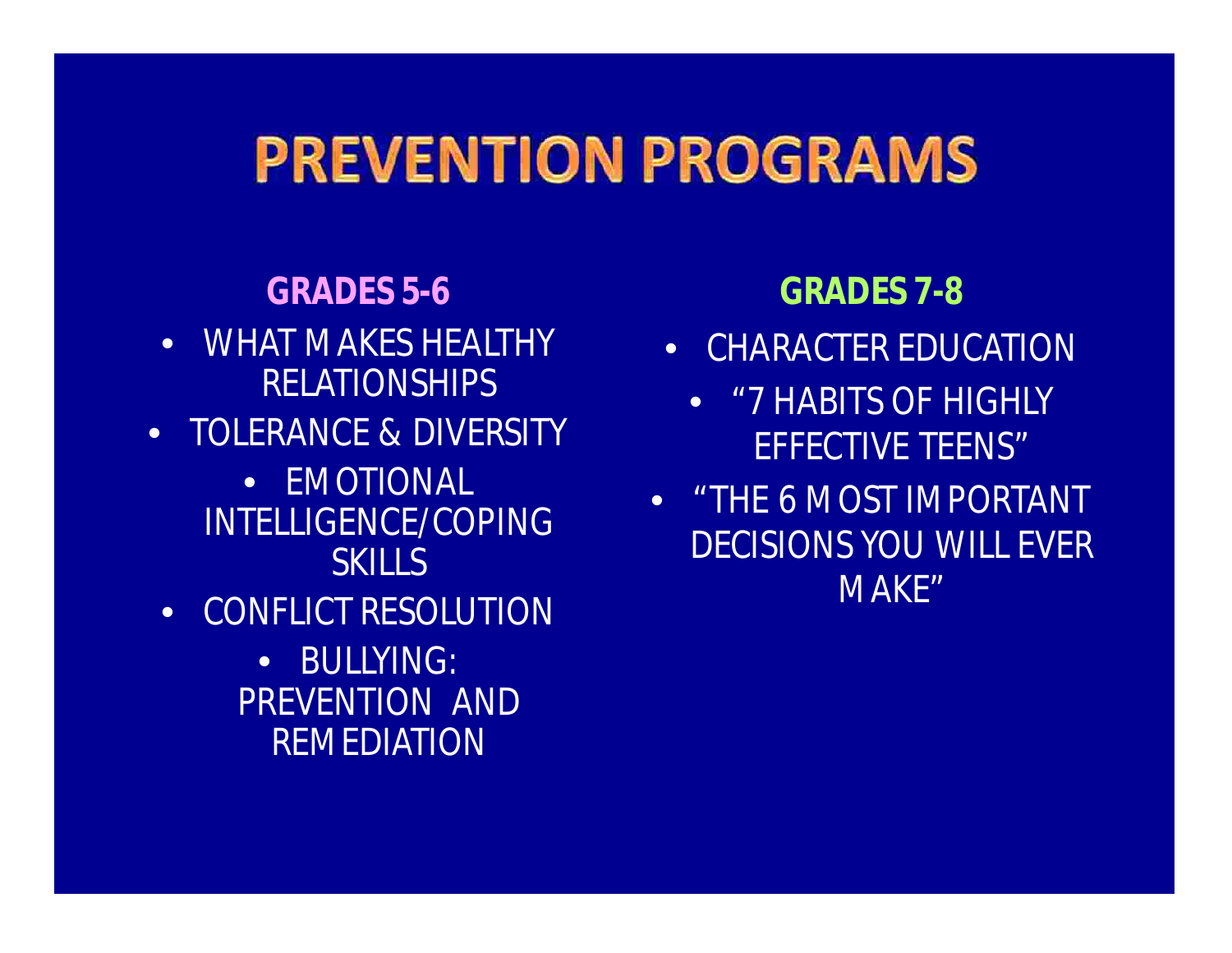#### WHAT CAN PARENTS DO?

- BE INFORMED!!!
- $\bullet$ DISCUSS IDEAS FOR HANDLING SPECIFIC TYPES OF SITUATIONS (WHAT WOULD YOU DO?)
- SHARE SOME OF YOUR EXPERIENCES GROWING UP
- MAKE YOUR EXPECTATIONS CLEAR ABOUT THEIR BEHAVIOR
- TAKE CELL PHONES AWAY BEFORE BEDTIME
- KNOW EVERY PASSWORD THEY USE
- ASK IF THEY HAVE SHARED THESE PASSWORDS WITH FRIENDS
- CHECK THEIR TEXT MESSAGES REGULARLY
- CHECK INTERNET HISTORY REGULARLY
- ASK: DO YOU KNOW ALL OF YOUR "FRIENDS" IN REAL LIFE?